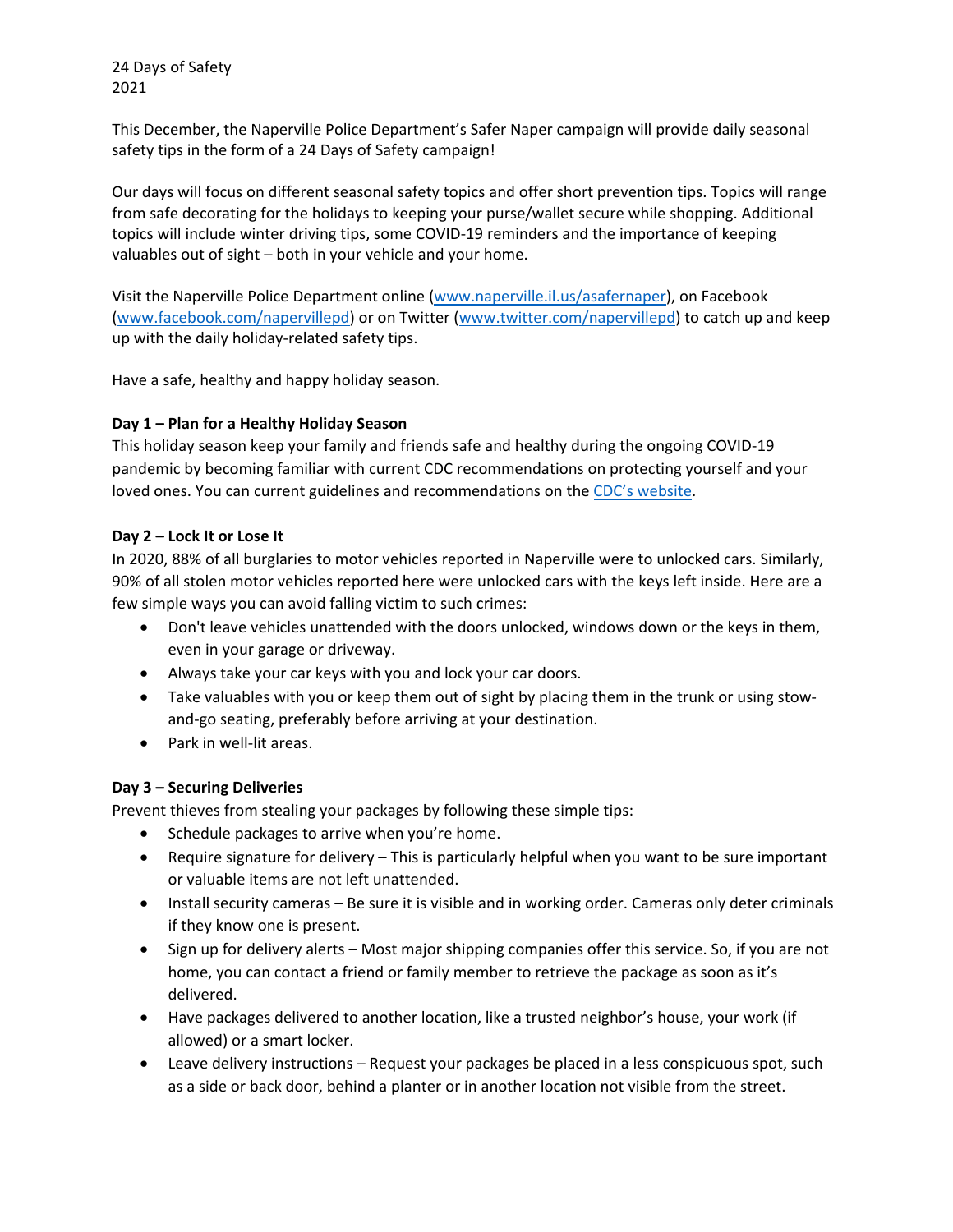#### **Day 4 – Safe Decorating**

Trees

- When purchasing an artificial tree, look for the label "Fire Resistant."
- When purchasing a live tree, check for freshness! Also, cut a few inches off the truck to expose fresh wood to allow for better water absorption, and keep the stand filled with water!

Candles

- Never leave a burning candle unattended.
- Place candles out of reach of children and pets.
- Keep wicks trimmed to one-quarter inch.
- Make sure you have working smoke alarms.

Lights

- Never use electric lights on a metallic tree. The tree can become charged with electricity from faulty lights.
- Before using lights outdoors, check labels to be sure they have been certified for outdoor use.
- Before using lights, make sure there are no frayed wires, broken sockets or loose connections.
- Turn off all lights when you go to bed or leave the house.

#### **Day 5 – Holiday Self Care Tips**

There are infinite ways to engage in self-care activities. These are a few of our favorite things!

Doing something for others, and even with others can be a very gratifying altruistic act! Try cooking a meal or baking something sweet for someone you care about.

The holidays can bring up a lot of different emotions for many different reasons. Instead of keeping everything in, let it out with someone you trust!

It's easy to stretch ourselves thin during the holidays. Instead of saying yes to all things, be intentional. Guard your time, make healthy choices, stick with a budget, and carve out time for self‐care!

#### **Day 6 – Internet Shopping Safety**

- Use a secure internet connection. Don't make purchases via a public Wi-Fi, instead use a Virtual Private Network (VPN) or your own phone as a hotspot**.**
- Keep current with your software updates and virus protection on all internet connected devices (PC's, smartphones and tablets).
- Use a credit card for purchases rather than a debit card.
- Use secure sites only. Look for "https" at the beginning of a web sites address.
- Create strong unique passwords.
- Don't click on the link. Be wary of pop-up ads encouraging you to click on links. Go directly to the website instead.
- Sign up for email/text "transaction alerts" from your bank to keep track of your purchases.
- With limited quantities and supply chain issues on many popular items, be wary of items being sold at deals too good to be true.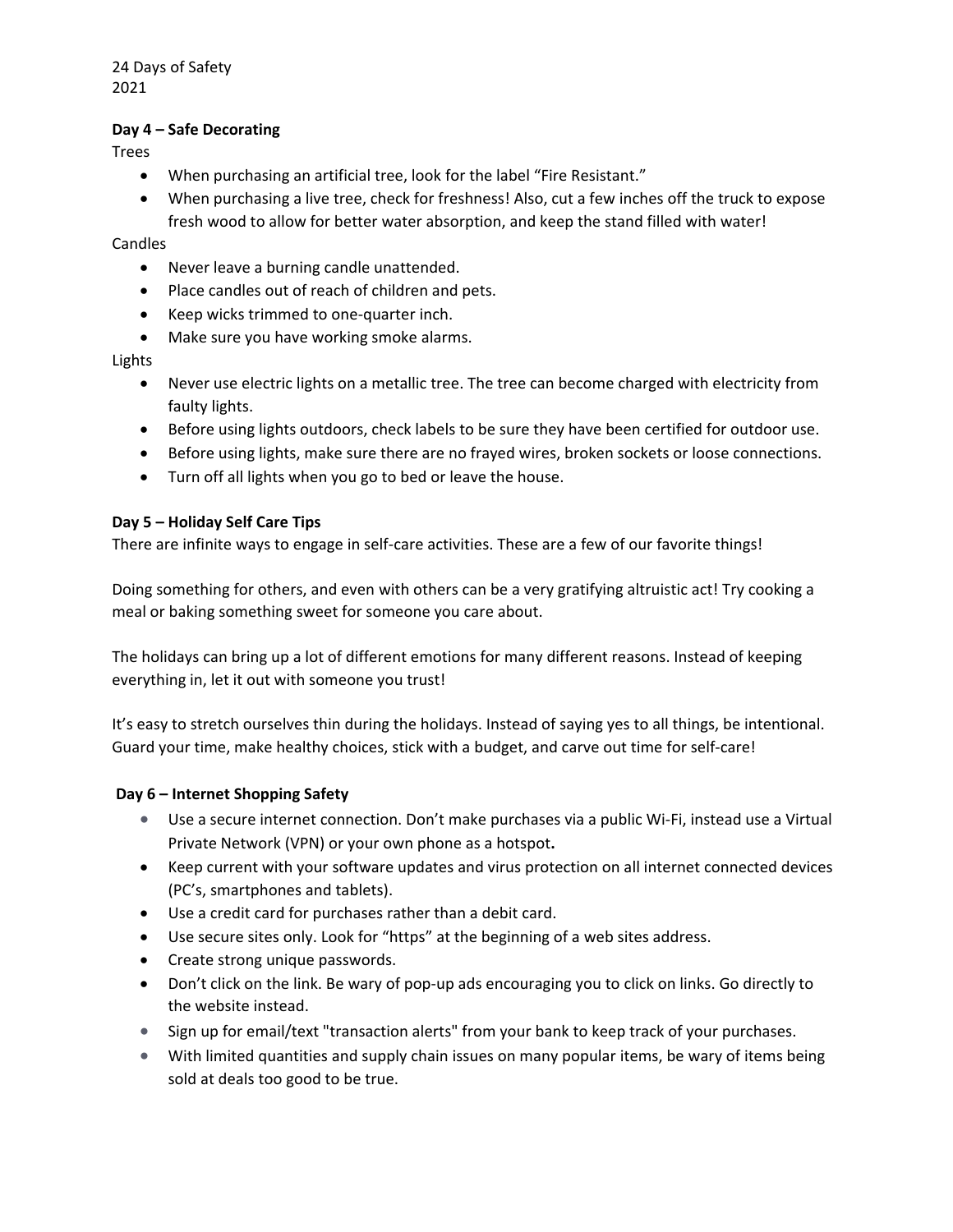## **Day 7 – Mental Wellness – VIDEO**

This can be a very tough time of year for many. If you need to, please reach out for help.

 **Emergency:** 9‐1‐1 **Crisis Text Line:** Text 'REACH' to 741741 **Suicide Hotline:** 1‐800‐273‐8255 **Drug and Alcohol Treatment Helpline:** 1‐800‐662‐4357 **National Eating Disorder Helpline:** 1‐800‐931‐2237 **LGBTQ Support Line:** 1‐866‐488‐7386 **Veteran Crisis Line:** 1‐800‐273‐8255 **Sexual Assault Hotline:** 1‐800‐656‐4673

#### **Day 8 – Winter Safety Kit for Cars**

Carry items in your vehicle to handle common winter driving-related tasks, such as cleaning off your windshield, as well as any supplies you might need in an emergency. Here are a few suggestions:

- Snow shovel, broom, and ice scraper.
- Abrasive material such as sand or kitty litter, in case your vehicle gets stuck in the snow.
- Jumper cables, flashlight, and warning devices such as flares and emergency markers.
- Blankets for protection from the cold.
- A cell phone with charger, water, food, and any necessary medicine (for longer trips or when driving in lightly populated areas).

#### **Day 9 – Cold Weather Cons**

As the temperature starts to dip, scammers are taking advantage of the cold weather by trying to swindle you out of your money. Here are a few things to remember to help protect your assets:

- The City of Naperville will never call you and threaten to terminate your heat or electric service due to a past due bill. Scammers are using the idea of being without heat or electric in the cold as a scare tactic.
- If you are overdue on your utility account, the City of Naperville will send you a correspondence in the mail. In most cases, multiple notifications will be sent. No solicitation of payment is done over the phone.
- Beware of "spoofing software" that may falsely display the name and phone number of your utility company on your caller ID.
- Scammers use scare tactics such as intimidation and threats to request payment via hard‐to‐ trace prepaid debit cards (green dot) or ask for your credit card information.

#### **Day 10 – 9 PM Routine**

Humans are creatures of habit. Get into the habit each night of making sure you've secured your home and vehicle and taken proactive steps to combat auto thefts and break‐ins. The 9 PM Routine empowers residents to develop their own personal security routines by having a designated time to perform these tasks every night. Set a reminder for 9 p.m. to go through the following checklist to make sure your property is secure:

- Remove any valuables from vehicles left outside overnight. Remember, NEVER leave your keys or garage door opener in your vehicle.
- Lock vehicle doors.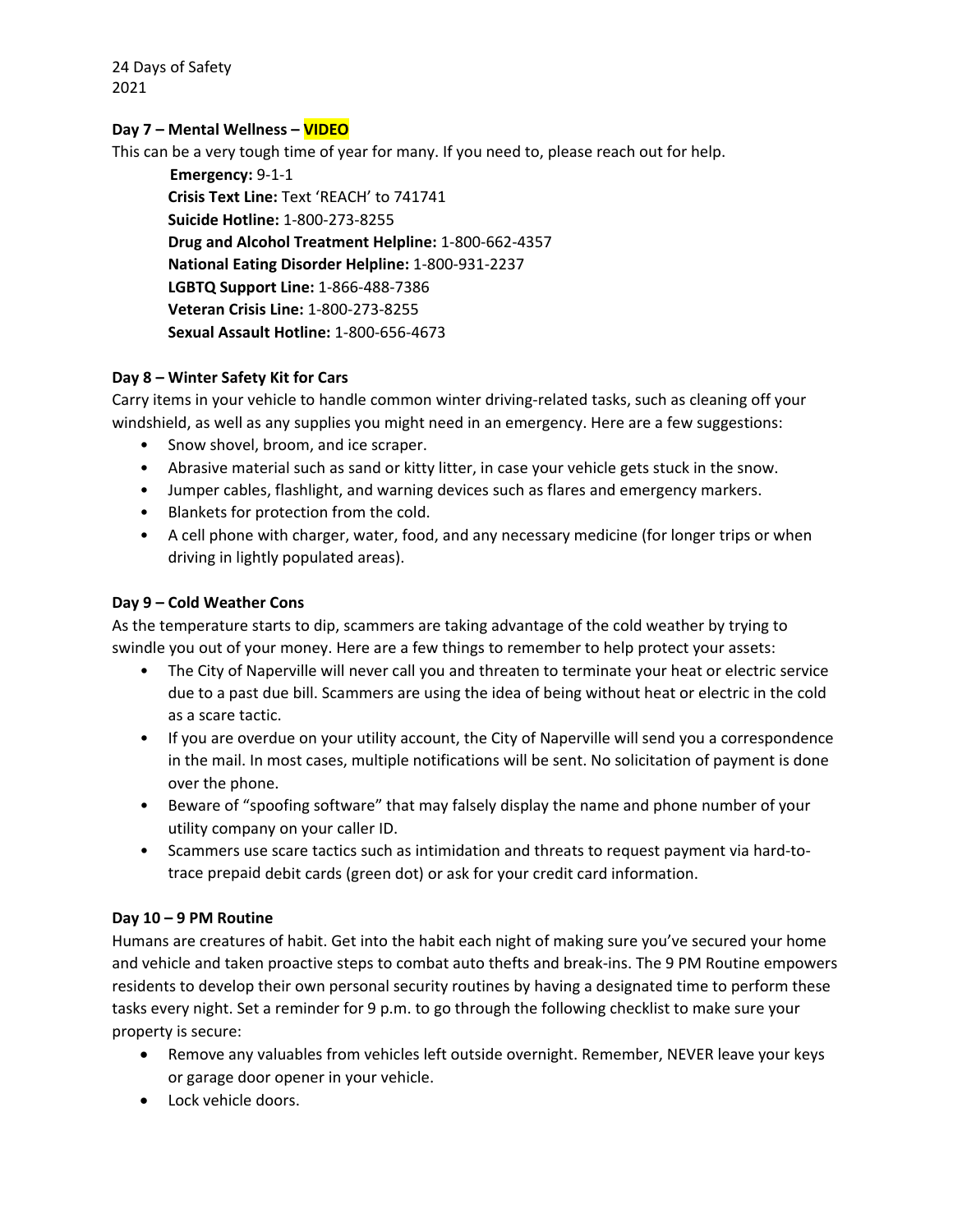- Close the overhead garage door.
- Close and lock all exterior doors and windows. Don't forget to lock the service door from your garage to your house.
- Turn on exterior lights and leave them on until dawn.

## **Day 11 – Winter Driving Tips – VIDEO**

Stay Alert

- Keep your gas tank close to full.
- If road conditions are hazardous, avoid driving if possible.
- On longer trips, plan enough time to stop to stretch, get something to eat, return calls or text messages, and change drivers or rest if you feel drowsy.

Avoid Risky Driving Behaviors

- Do not text or engage in any activities that may distract you while driving.
- Obey all posted speed limits, but drive even slower if necessary for weather conditions.
- Drive sober. Alcohol and drugs impair perception, judgment, motor skills, and memory the skills critical for safe and responsible driving.

Driving in Winter Conditions

- Drive slowly. It's harder to control or stop your vehicle on a slick or snow‐covered surface.
- On the road, increase your following distance enough so that you'll have plenty of time to stop for vehicles ahead of you.
- Know whether your vehicle has an antilock brake system and learn how to use it properly. Antilock brake systems prevent your wheels from locking up during braking. If you have antilock brakes, apply firm, continuous pressure to the brake pedal. If you don't have antilock brakes, you may need to pump your brakes if you feel your wheels starting to lock up.

#### **Day 12 – Purse/Wallet Safety**

Busy stores with distracted shoppers are prime targets for purse and wallet snatchers. Protect your valuables:

- Always keep your purse closed/zipped.
- Never leave your purse unattended or open in a shopping cart.
- Invest in a crossbody bag that you can wear in front of you.
- Keep your wallet in your front pocket, not the back.

#### **Day 13 – Using Online Marketplaces**

As the popularity of online marketplaces continues to increase, so does our concern for residents' safety when meeting with strangers to complete a transaction that began online.

Please use our lobby at 1350 Aurora Ave. or our dedicated parking spots to complete these types of transactions! Remember, if someone doesn't agree to meet you at the police department, they're probably not someone you want to be doing business with!

Find more tips at www.naperville.il.us/internetsafesalezone

#### **Day 14 – You Drink, You Drive, You Lose**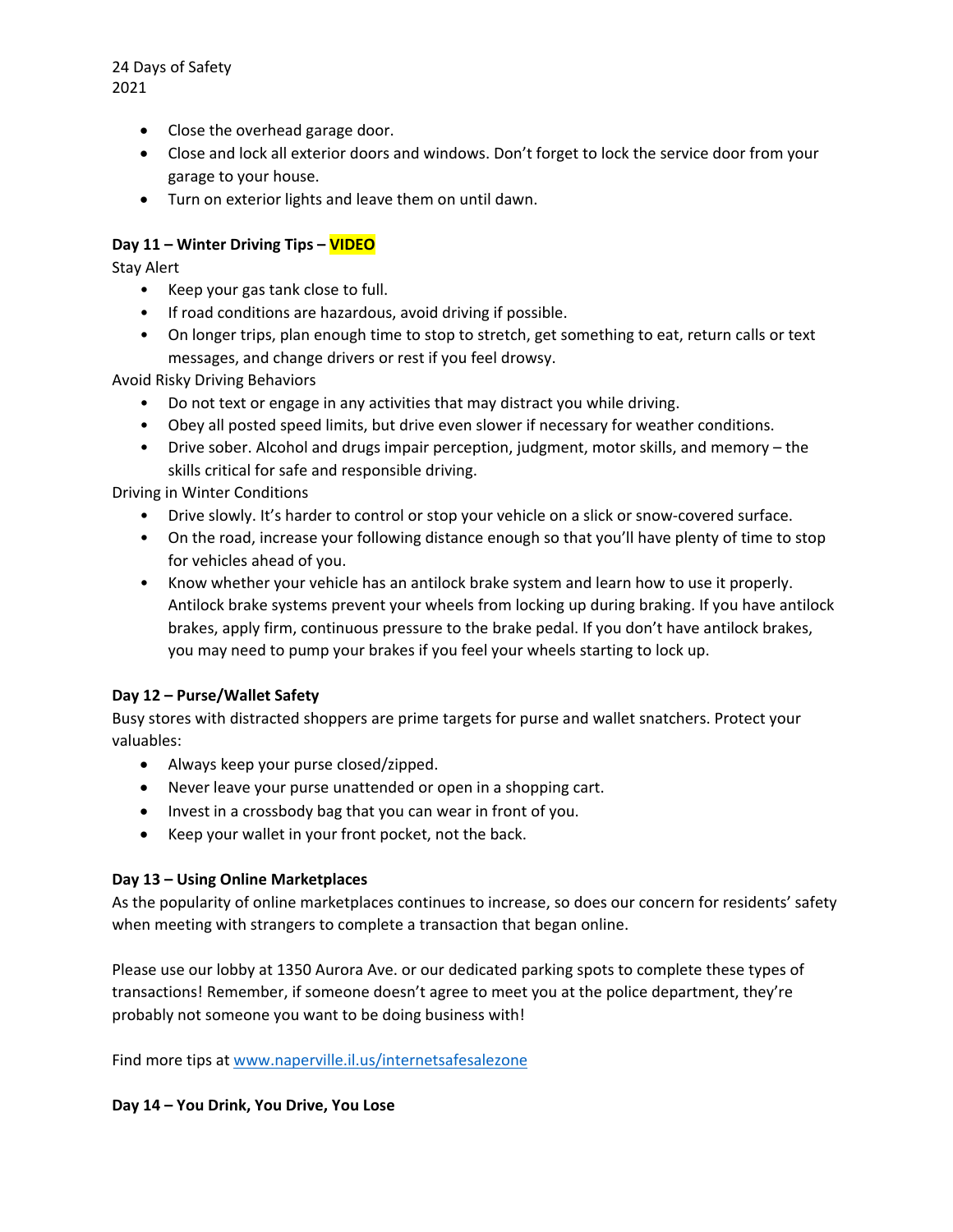Every day, about 28 people in the U.S. die in drunk‐driving crashes. That's one person every 52 minutes and more than 10,000 lives each year (NHTSA). Here are some tips to protect yourself and others:

- Plan your safe ride home before you attend a gathering.
- If someone you know has been drinking, do not let that person get behind the wheel. Take their keys and help them arrange a sober ride home.
- If you drink, do not drive for any reason. Call a taxi, a ride-sharing service or a sober friend.
- If you're hosting a gathering where alcohol will be served, make sure all guests leave with a sober driver.
- Always wear your seat belt it's your best defense against impaired drivers.

## **Day 15 – Animal Safety Tips – VIDEO**

- Provide a safe haven for your stressed pet to avoid holiday noise and excitement.
- Decorate with pet-safe plants. Many plants such as mistletoe, holly and poinsettias can be toxic to animals.
- Anchor the Christmas tree and avoid using tinsel or edible tree decorations that could be ingested.
- Keep pets away from lit candles.
- Be sure to protect your pets from the outside elements.
- If you suspect animal abuse, cruelty or neglect, call Naperville Animal Crime Stoppers at (630) 420‐6006 and leave an anonymous tip.

#### **Day 16 – QR Code Scams**

QR Codes are appearing everywhere, to point consumers to their apps, track packages, or view menus. But because these codes can't be read by the human eye, they have become a way for scammers to disguise malicious links.

For example, you might receive an email, a direct message on social media, a text message, a flyer, or a piece of mail that includes a QR code. You are supposed to scan the code with your phone's camera, and it will open a link. In some scams, the QR code takes you to a phishing website, where you are prompted to enter your personal information or login credentials for scammers to steal. Other times, con artists use QR codes to automatically launch payment apps or follow a malicious social media account.

#### **How to Avoid QR Scams**

- **If someone you know sends you a QR code, confirm before scanning it.** Whether you receive a text message from a friend or a message on social media from your workmate, contact that person directly before you scan the QR code to make sure they haven't been hacked.
- **Don't open links from strangers.** If you receive an unsolicited message from a stranger, don't scan the QR code, even if they promise you exciting gifts or investment opportunities.
- **Verify the source.** If a QR code appears to come from a reputable source, it's wise to double check. If the correspondence appears to come from a government agency, call or visit their official website to confirm.
- **Be wary of short links.** If a URL‐shortened link appears when you scan a QR code, understand that you can't know where the code is directing you. It could be hiding a malicious URL.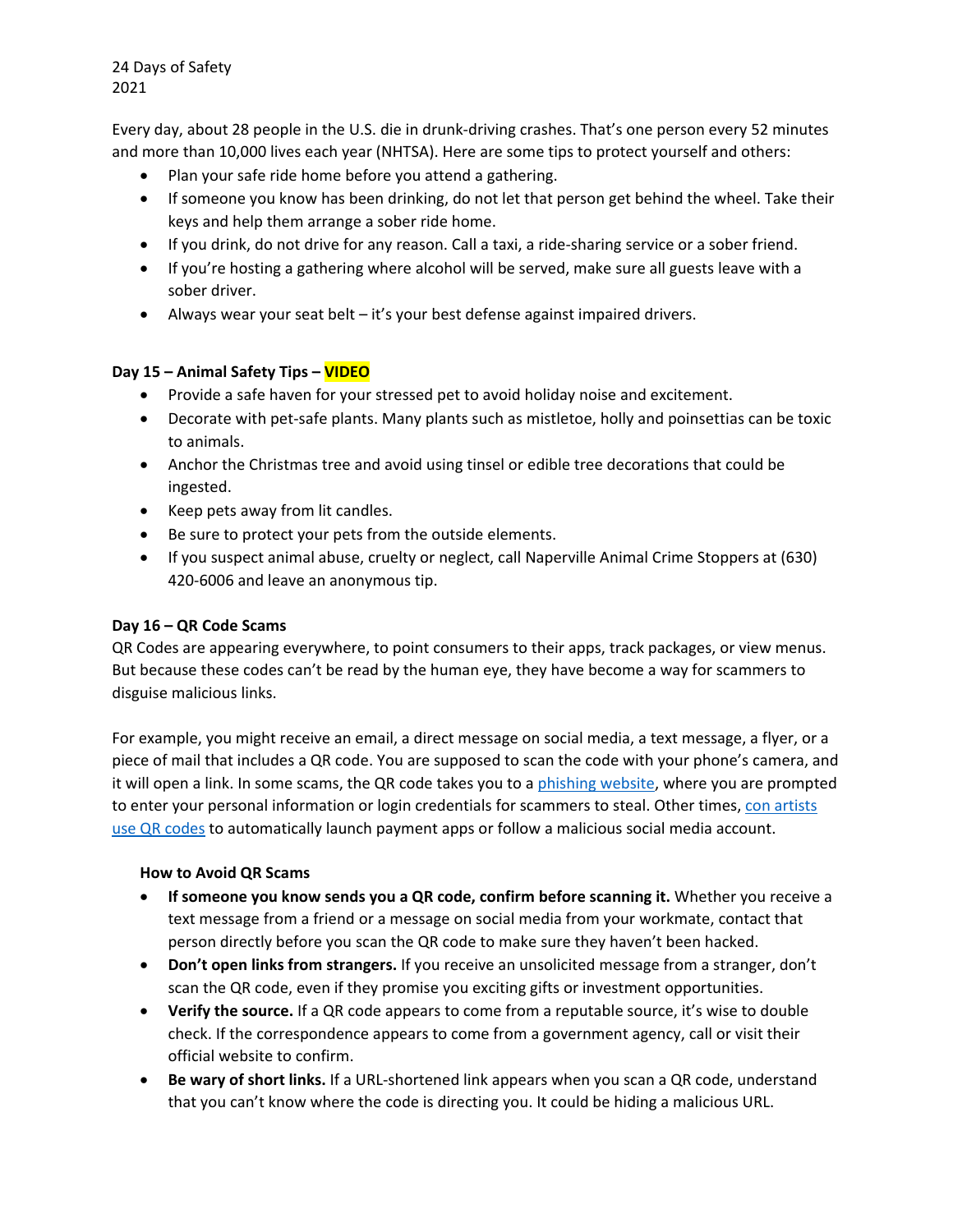- **Watch out for advertising materials that have been tampered with.** Some scammers attempt to mislead consumers by altering legitimate business ads by placing stickers or the QR code. Keep an eye out for signs of tampering.
- **Install a QR scanner with added security.** Some antivirus companies have QR scanner apps that check the safety of a scanned link before you open it. They can identify phishing scams, forced app downloads, and other dangerous links.

## **Day 17 – Report Suspicious Activities**

Public safety and security is everyone's responsibility. If you see suspicious activity, report it to local law enforcement or a person of authority using the "5W's":

**WHO** did you see? **WHAT** did you see? **WHEN** did you see it? **WHERE** did it occur? **WHY** is it suspicious?

Source: Department of Homeland Security

## **Day 18 – Avoid COVID Scams**

- COVID-19 vaccines are free. If anyone charges you for help signing up or the shot itself, it's a scam.
- You can't buy the COVID-19 vaccine anywhere. It's only available at federal- and state-approved locations.
- Always talk with your doctor or healthcare professional before you try any product claiming to treat, prevent, or cure COVID‐19.
- Don't post your vaccination card to your social media account. Someone could use the information for identity theft.
- Right now, there are no official plans to create a national vaccine verification app, certificate or passport. If someone asks you for personal information or money to get a national vaccine certificate or passport, it's a scam.
- Contact your state government about its vaccine verification plans and requirements.
- Check with airlines, cruise lines, and event venues about their vaccine verification or negative testing requirements.
- When you're looking for pandemic-related help, start with sites like coronavirus.gov and usa.gov/coronavirus.

#### **Day 19 – Gift Card Scams – VIDEO**

Gift cards are for gifts, not for payments. If someone calls with urgent news or a convincing story and then pressures you to pay them by buying a gift card, like an iTunes or Google Play card, and then giving them the codes on the back of the card – stop. It's a scam!

- When purchasing a gift card make sure it does not appear to have been tampered with, or the PIN is exposed.
- Look closely at the sticker covering the security code.
- Don't buy the top gift card right off the rack.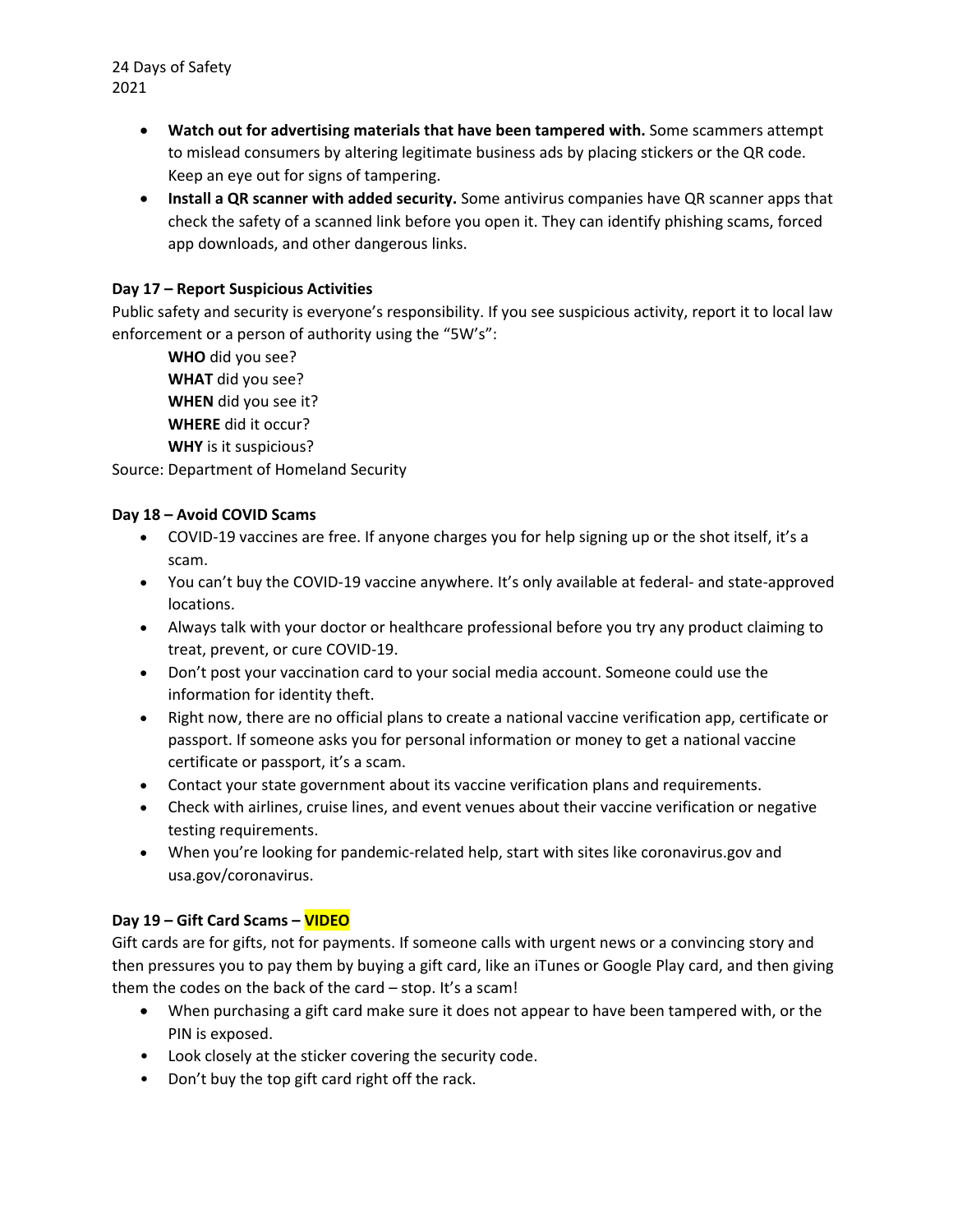- Register your card (if the retailer offers that option). This makes it easier to track and quickly report any misuse.
- Buy cards directly from the business if possible.
- Beware of bogus gift card ads that pop up on your social media feed and claim to offer exclusive deals online. They may be phony cards.

# **DAY 20 – Substance Use/Abuse**

## Teens/Children:

Every year thousands of children are hospitalized after taking medicine not meant for them. Teens share stolen prescription drugs and toddlers are tempted by colorful pills that look like candy. Be thoughtful of where you keep your medications in your home. Keep medications in a secure location that is not easily accessible by unintended audiences. Store medications up, away and out of sight of children.

## Adults:

Did you know that addiction to drugs or alcohol is a mental illness? Substance use disorder changes normal desires and priorities. It changes normal behaviors and interferes with the ability to work, go to school, and to have good relationships with friends and family. The Naperville Police Department's Connect for Life Program is available for individuals and families struggling with this disease. Contact the Connect for Life Program at (630) 305‐7032 or Sergeant Derek Zook at zookd@naperville.il.us for support.

## Seniors:

It can be hard to think of our senior loved ones struggling with alcohol or substance use, however, it may be more common than you think. According to the National Institute on Alcoholism and Alcohol Abuse (NIAAA), alcohol and prescription drug abuse affects up to 17% of adults over the age of 60. Addiction among seniors is often underestimated and under‐diagnosed, preventing this population getting the help they may need.

# **Day 21 – Be Aware of Your Surroundings**

With the hustle and bustle of this time of year, it's important to stay alert, avoid distractions and be aware of your surroundings. By practicing situational awareness, you can avoid being in dangerous situations and even identify criminal behavior. Here are a few tips to help you hone this personal safety skillset:

- **Identify Your Surrounding:** The first step in achieving situational awareness is to become aware of what is around you. Identify the type of environment are you in, large crowd compared to a secluded area. Observe other people and their actions.
- **Trust Your Feelings:** Listen to your gut. When you have a feeling that something is wrong, trust it. It is better to be wrong and safe then ignore the feeling and expose your or your family to danger. If you think a crime is about to be committed, call 9‐1‐1.
- **Avoid Complacency:** Actively keep yourself in the right mindset. Never assume that because you've done something safely before that nothing will happen this time. Continue to challenge yourself and those around you to be prepared for contingencies. Do a mental check every now and then.